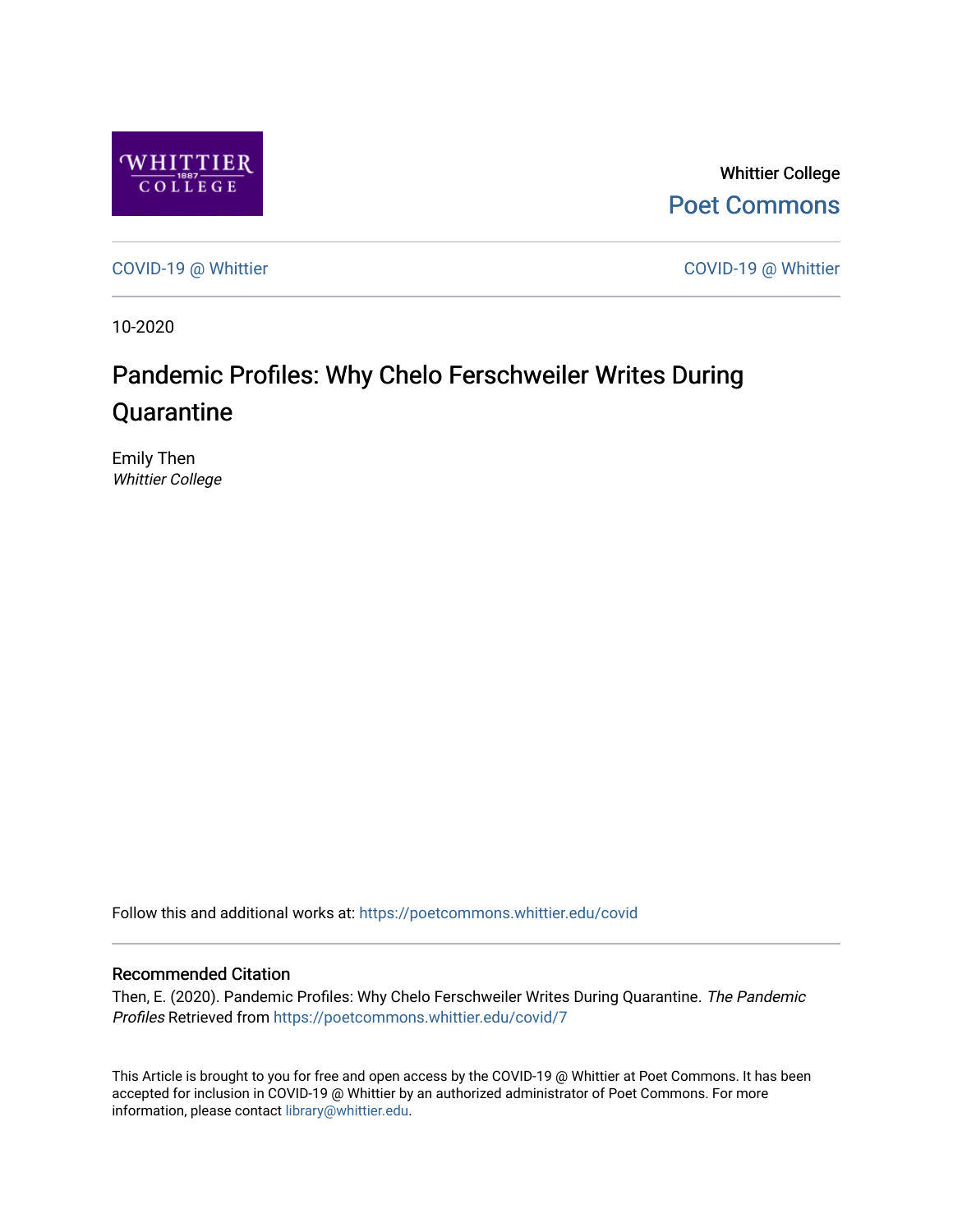## The Pandemic Profiles

## Why Chelo Ferschweiler Writes During Quarantine



[Emily Then](https://medium.com/@emilykthen?source=post_page-----603cf288f02--------------------------------)  $|$  Follow [Oct 11](https://medium.com/engl-201/why-chelo-ferschweiler-is-writing-during-quarantine-603cf288f02?source=post_page-----603cf288f02--------------------------------) · 4 min read

helo Ferschweiler's bedroom walls are painted bright blue and have sticky notes haphazardly attached to them. When we spoke over Zoom, the small yellow squares caught my attention because I also keep sticky notes on my wall that contain ideas for stories and poems. I asked Ferschweiler what she's written and she told me she jots down ideas that inspire her to write creatively. My ears perk at the mention of our shared passion — creative writing. C

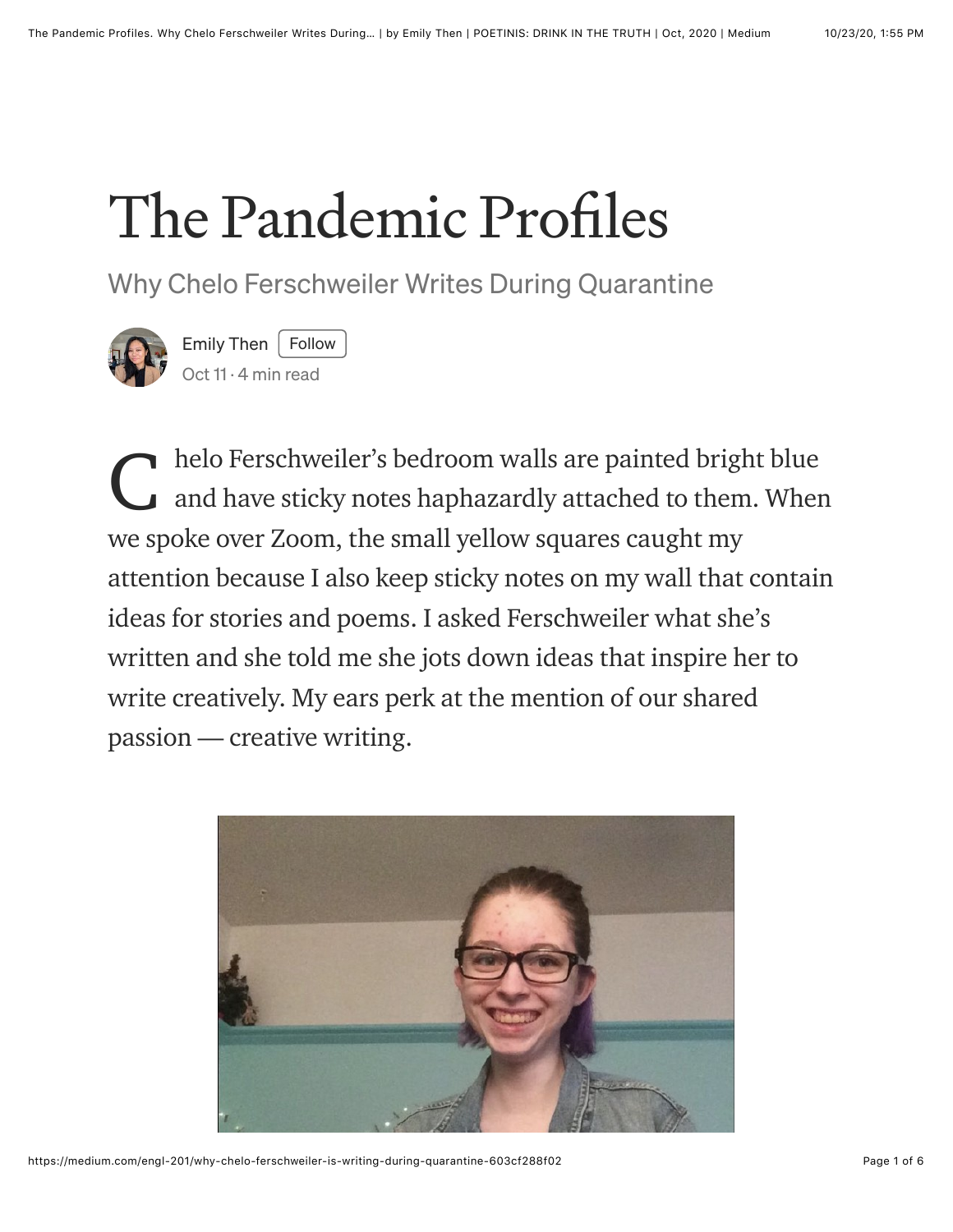

Ferschweiler holding her first self-published children's book

During the seven months that quarantine has been in effect, Ferschweiler has been finding innovative ways to stay busy. Between online classes and taking care of her cats, she finds that she has little time for herself and tries to write as much as she can to prevent herself from feeling overwhelmed. The time spent in self-isolation motivated her to develop a novel in the fantasy genre about characters discovering the type of person they're meant to be while simultaneously realizing the planet they're living on looks and feels like Earth but isn't quite the Earth they once knew. All of these ideas are collected on the sticky notes that are attached to the blue walls in her room as a reminder that these ideas are meant to be written.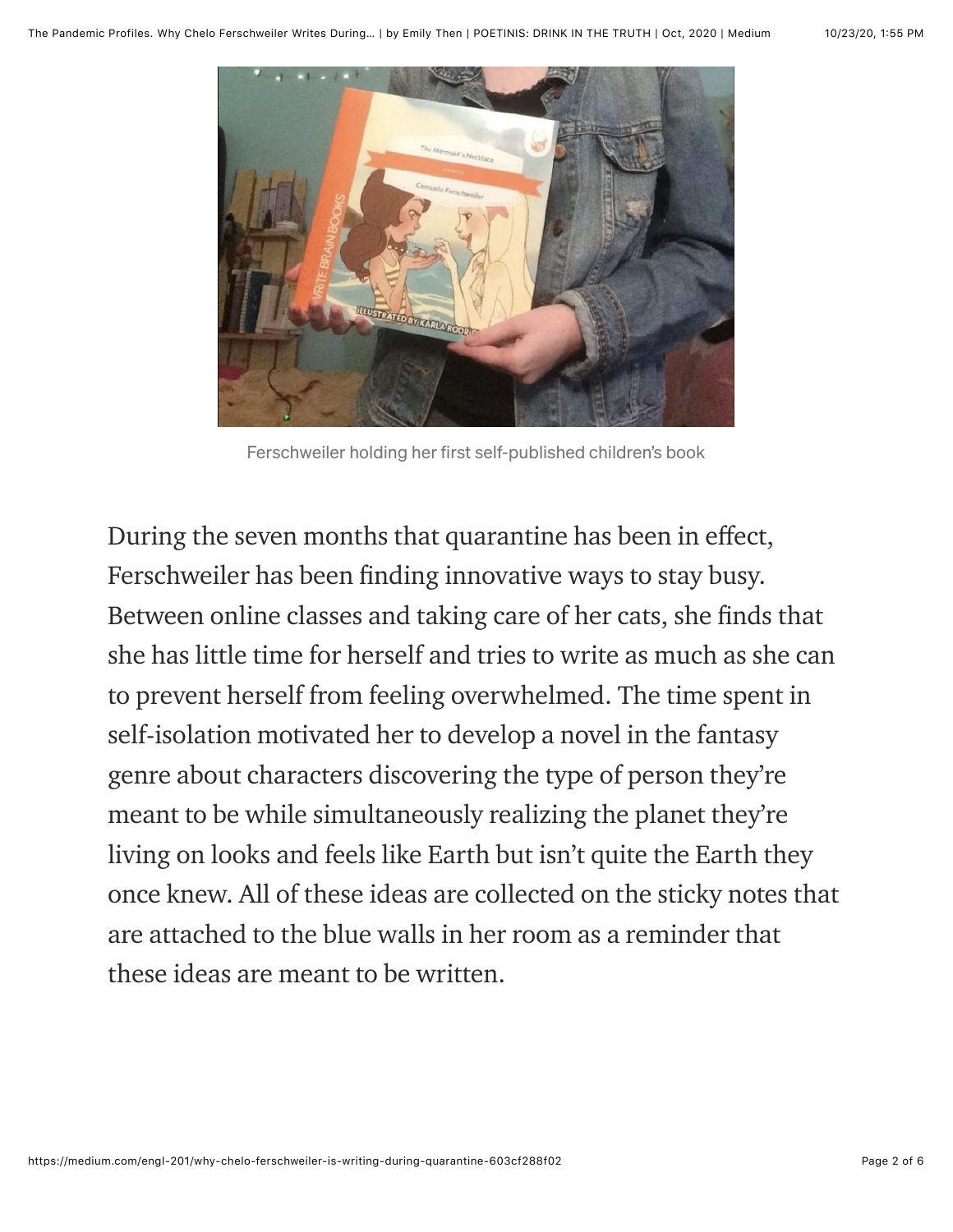"I want my stories to be part of how I see the world, because I know there's other people like me and there aren't a lot of stories out there like mine."

The content on these sticky notes are plot lines, details to her upcoming novel, and ideas that are both big concepts and small elements to her story. She purposely places the yellow squares against her blue walls to remind herself that there is a place for her voice in the authoring community and that she writes for the thrill of writing. This is something she wants to do for the rest of her life.

Ferschweiler wants to become a creative writing teacher to encourage young writers to build stories and create universes not of this world. She wants to teach people how to develop their ideas and share her passion for storytelling with people who feel just as passionate as she does. But as she learns about teaching and writing through online classes, she feels her focus dwindling as the semester continues and reminds herself of why she writes in the first place.

She admits that writing is a form of coping mechanism for her and quarantine has allowed her to explore her creative side. She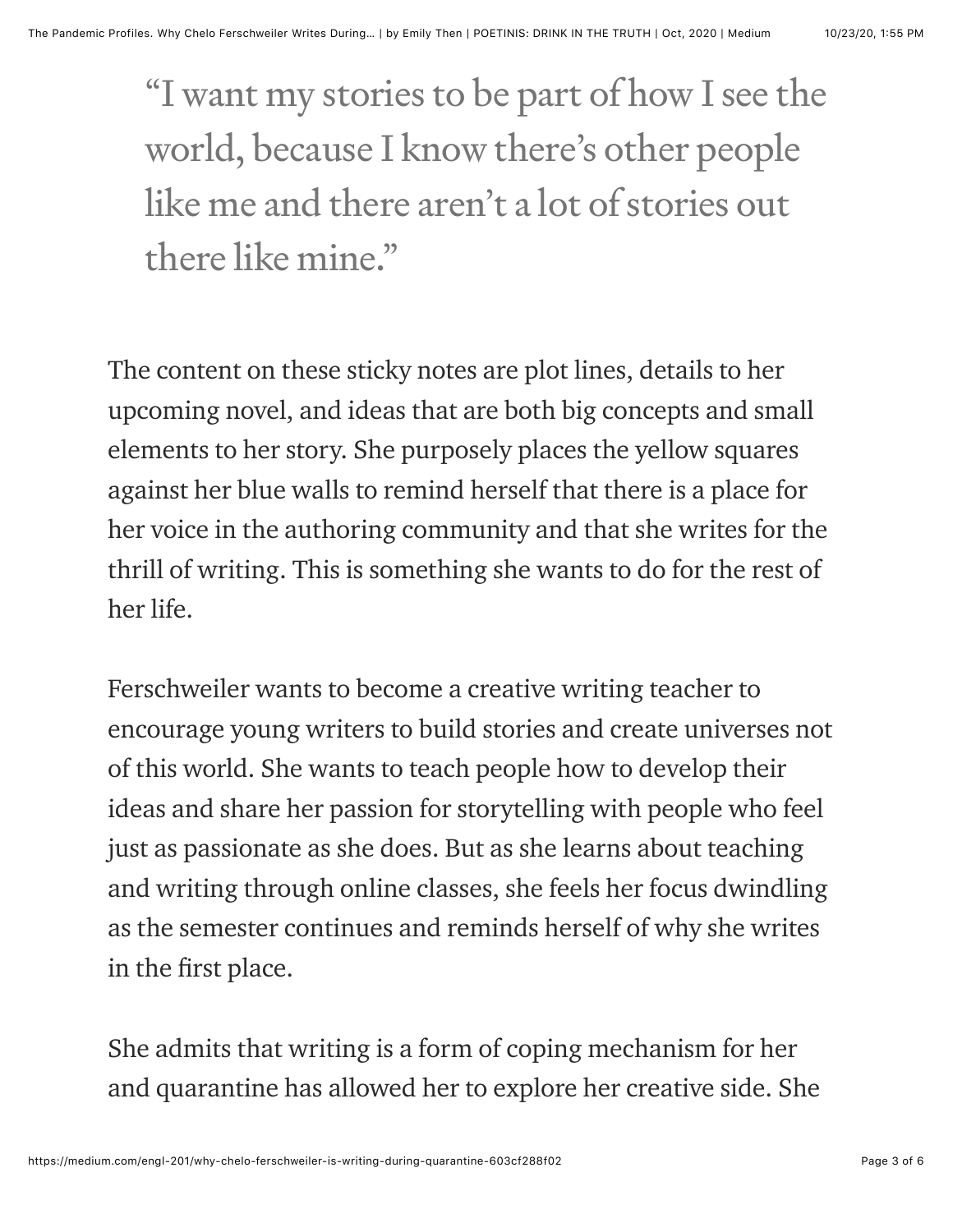writes for the thrill of creating a body of work she can call her own and because it tailors to her specifically.

Inspired by C.S. Lewis, Ferschweiler writes about themes in her personal life that she wants to bring to the table. "I want to write these stories for me," she says. She draws her style of writing from Lewis' tendency to put his beliefs at the forefront of his stories and compares him to J.R.R Tolkien, who she describes as "weaving important themes in the background." Being upfront about her beliefs is critical to Ferschweiler because she wants her voice to be heard and recognized.



C.S. Lewis